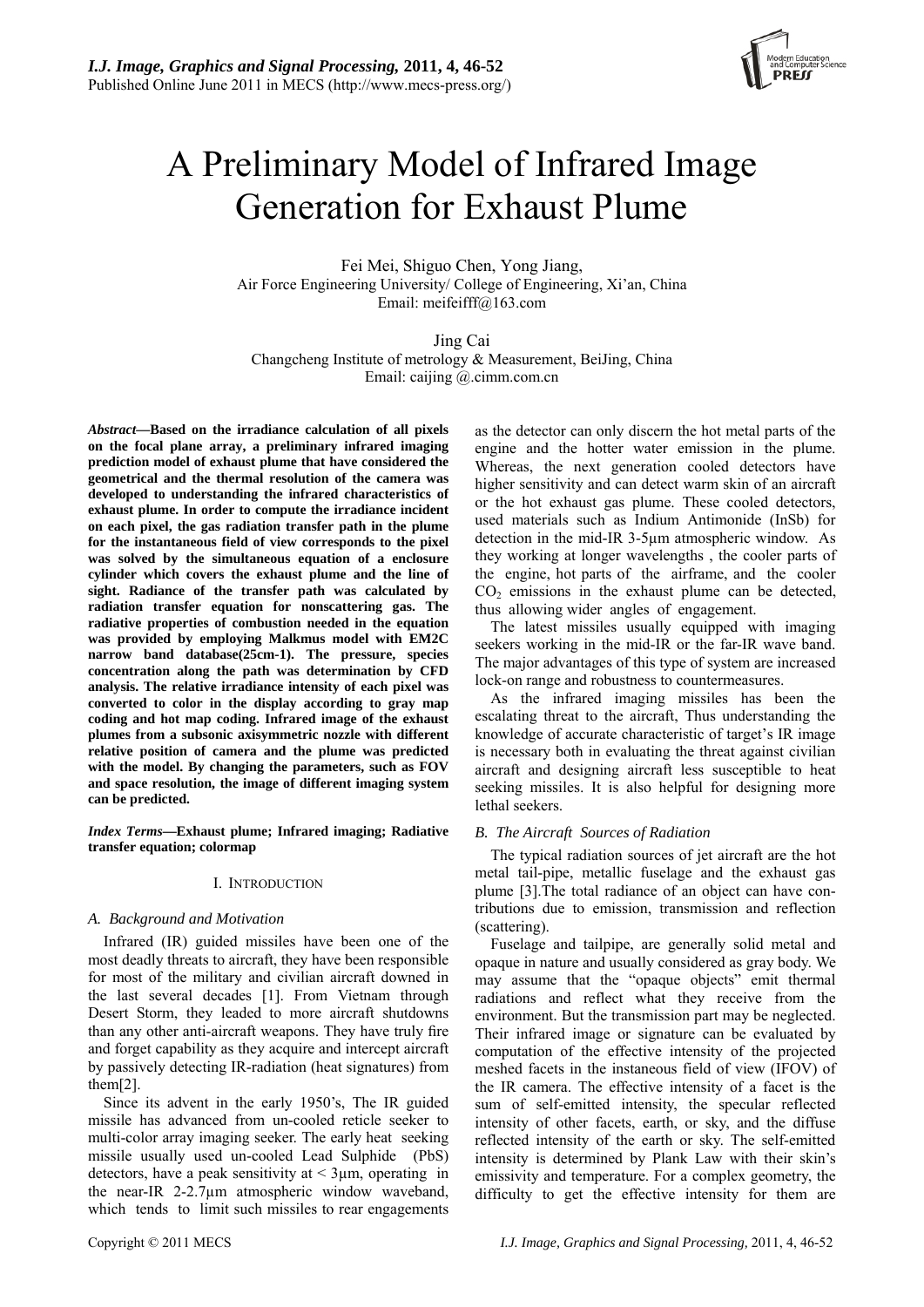modeling the reflective relation accurately between different facets of the skin, obscuration calculation to determine which facets can be seen in the FOV of the IR camera.

On the other hand, the exhaust plume which created by the engine combustion processes and released into the atmosphere is non-opaque in nature. Thus the exhaust gas plume may be assumed to emit thermal radiations and transmit the energy through a non-opaque volume. But the third element of reflection (or scattering) may be neglected. The exhaust plume is a gas mixture of  $H_2O$ ,  $CO<sub>2</sub>$ , CO and  $O<sub>2</sub>$ . The IR radiation from the plume is emitted by the vibrational energy of the gaseous species, and thermal energy of solid and liquid species, its emissivity changes sharply with wavelength. The gas thickness, temperature field and gas composition along given path all affected the total radiation.

### *C. Previous Work of Plume Radaition Calculation*

Decher [4] and Chu et al. [5] developed a simple descriptive model for plume IR radiation estimation i. Heragu et al. [6] and Heragu and Rao [7] gave a comprehensive scheme for the prediction of radiation from an engine exhaust plume, based on the combination of radiation from the surface and the gaseous plume. The Standardized Infrared Radiation Model (SIRRM) code developed under JANNAF (Joint Army Navy NASA Air Force) project, predicts IR radiation from missile and aircraft plumes [8]. The code also predicts the effect of carbon particles on IR emission characteristics of plume. Bakker et al.[9] gave a brief methodology for computing plume IR signatures from naval ship gas turbine engines, using NATO's NPLUME program for exhaust field computations. Hypothetical band models for plume IR radiation modeling are classified into narrow-band and wide-band models. Wide-band models are used for obtaining total quantities, while narrow-band models are used for spectral information [6]. Ibgui and Hartmann [10] and Ibgui et al. [11] developed an optimized line-by-line FORTRAN code for the calculation of aircraft plume IR signature. The results obtained by the model were in good agreement with the measured laboratory simulation results.

The exhaust gas plume of an aircraft is usually the dominant source of thermal radiations in the 3 to 5 micron band. The plume length is several times more than the aircraft length; therefore, plume radiation is visible from a much wider view angle. With the intent to develop the stealth aircraft design and evaluation technology, this paper reviewed the imaging mechanism of infrared camera and the method of gas radiation computation. Some efforts were done on developing a preliminary methodology for infrared imaging generation of exhaust plume.

#### II. ANALYSIS OF INFRARED IMAGING

# *A. Description of Infrared Imaging System*

There are three basic types of method to get a twodimensional image, raster scan, parallel scan, and staring.

In a raster scan, two mirrors are mechanically steer the field of view of a single detector in both the vertical and horizontal directions. A parallel scan needs only one mirror to mechanically scan the scene in a single horizontal sweep using a row of detectors. Staring system are the most efficient and expedient method which characterized by a two dimensional array of detectors and are scanned electronically.<br>
Object Plane Projection Optical system Detectors Array



Figure 1. Schematic Illustration of IR Imaging System

The matrixes of detectors, called pixels, are located at the focal plane of the camera (see fig 1).Detector size ranges from approximately  $20 \times 20 \mu m$  to  $60 \times 60 \mu m$ . Common sizes of detector array are 128×128,  $256 \times 256,320 \times 240$  and  $640 \times 512$  pixels. Each of the detectors has an instantaneous FOV (IFOV) and receives radiation from their own IFOV. The radiation was converted to electrical signal by the detector, and an amplifier was used to boost the signal. The output of the amplifier is digitized in an analog-to-digital converter (ADC) and then quantized into digital counts. The digital count is determined by the amount of irradiance on the detector and was used to control one pixel's color at the display according to a color map. Size of infrared image at the display is the same as the size of detectors array. This is also called detector spatial resolution.

# *B. Basic Relationship*

The pixel of the focal plane array (FPA) has a size of  $a \times b$ , focus of the optical system is  $f$ , distance between the target and the lens is  $R$ , the projection area of the IFOV at the object plane is  $a' \times b'$  (fig2).



It is obviously that:

$$
\Omega_{\text{IFOV}} = \frac{a \times b}{f^2} = \frac{a \times b'}{R^2} \tag{1}
$$

The radiant flux received by one pixel is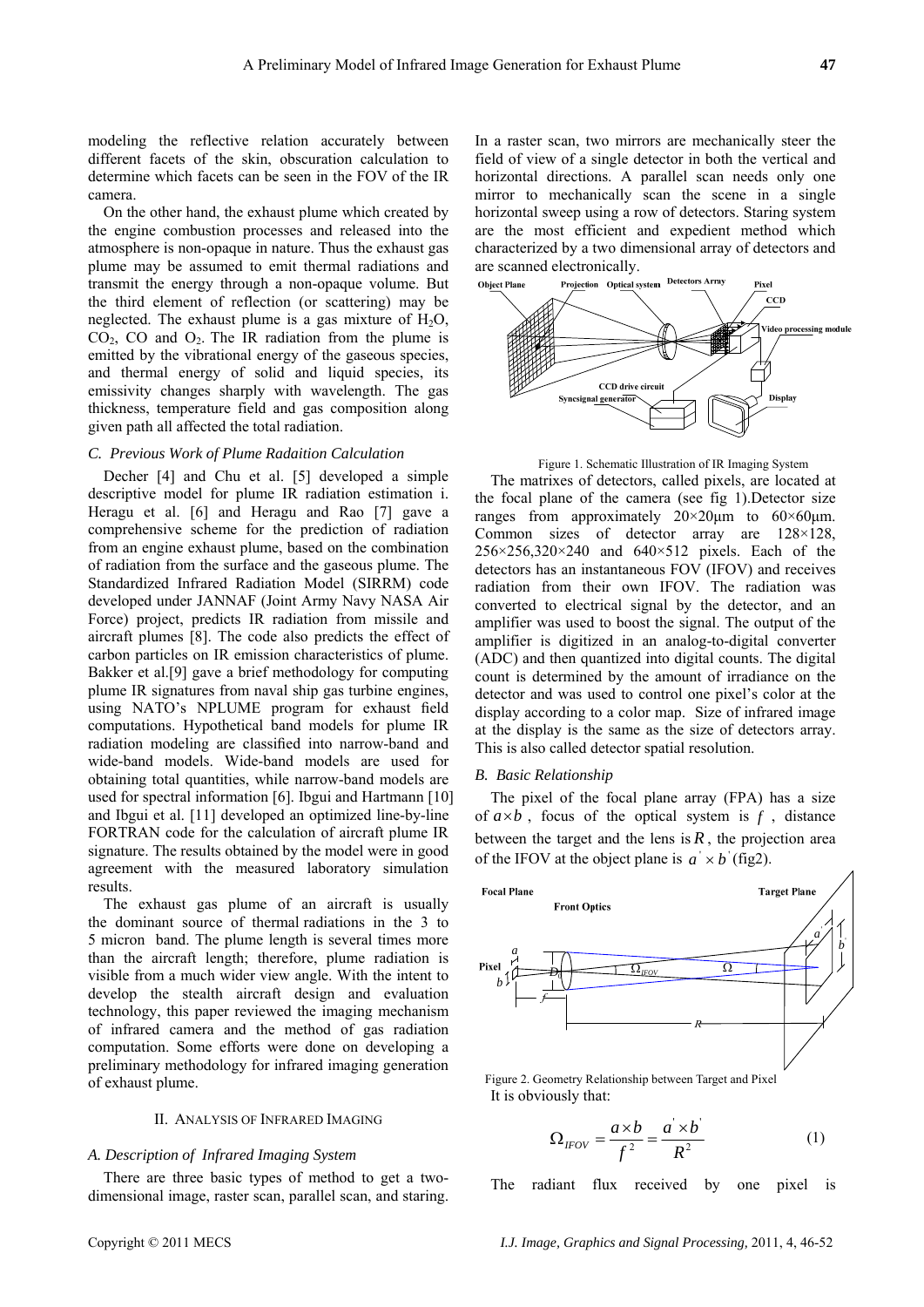$$
\Phi = L A \Omega \tau_0 \tau(R) \tag{2}
$$

*L* represents the radiance of the pixel's projected area in the target plane. *A* is the projected area.  $\Omega$  is the solid angle of front optics which is determined by the distance *R* and the front optics' diameter  $D_0$ .

$$
\Omega = \frac{\pi D_0^2}{4f^2}
$$

 $\tau_0$  or  $\tau(R)$  is the transmittance of optic system or atmospheric is respectively.

Thus, the irradiance incident on the pixel is

$$
E = \frac{\Phi}{ab} = \frac{L\pi D_0^2 \tau_0 \tau(R)}{4f^2}
$$
 (3)

From equation (3) it is obvious that irradiance incident on the pixel is directly proportional to the radiance *L* of plume in its IFOV, as the other parameters are camera specific constants.

#### III METHODOLOGY

In order to predict the infrared image for a specific camera, it is important to calculate the irradiance of all the pixels. According to equation (3), this problem is equal to calculating the radiance in the IFOV for all the pixels. The related prediction work to the exhaust plume was summarized and done as the following process:



Figure 3. IR Imaging Simulation Process for Subsonic Exhaust Plume

# *A . CFD Analysis*

The fluid computation should be done before any other w orks. It provides data of the temperature, pressure and species concentrations needed by the gas radiation calculation.

For simplified, a commercial software FLUENT was employed to do this work. An implicit, coupled solver with standard k-ε turbulance model has been used to model the plume emanating from the nozzle.

A cylinder was built to enclosure the exhaust plume, the cylinder was exactly the computation zone for computation fluid dynamics (CFD) analysis.

#### *B. Gas Radiation Transfer Path in the IFOV*

Gas radiation transfer path referred to the path in the infrared active gas volume. The cylinder that enclosure the exhaust plume and used in CFD Analysis was considered as the infrared source. In order to calculate the radiance in the pixel's IFOV, the gas radiation transfer path for each pixel should be found.

To find the path, the concept "line of sight" was employed. It was a line that connects the center of optical system and center of the pixel.

Suppose that an IR camera is at 90° aspect angle (The position are most commonly be adopted to measure the infrared signature of exhaust plume), as demonstrated in fig.4, the gas radiation transfer path is between A and B. These two points are the intersection points of the cylinder boundary and the line of sight. Thus, the path was determined by the position, diameter of the cylinder enclosure, optical focus and the pixel position at the FPA.

Method to calculate the coordinates of A and B is discussed below.

Presupposition: FOV of the infrared camera is  $\alpha \times \beta$ , size of detector array is  $m \times n$ , the detector is at the focal plane, so the center of detectors array was at coordinate  $(0,0,f)$ 

Coordinate of the  $(i \times j)_{th}$  pixel's center is

$$
\begin{cases}\n x_0(m,n) = a \cdot s \\
 y_0(m,n) = b \cdot s \\
 z_0(m,n) = c \cdot s\n\end{cases}
$$
\n(4)

The coefficient's expression is listed below

$$
a = \begin{bmatrix} -\sin\left(\frac{\alpha}{2}\right) + \frac{2\sin\left(\frac{\alpha}{2}\right)}{m}(i-1) \\ -\sin\left(\frac{\beta}{2}\right) + \frac{2\sin\left(\frac{\beta}{2}\right)}{m}(j-1) \\ c = \sqrt{1^2 - a^2 - b^2} \end{bmatrix}
$$

Line of sight from this pixel center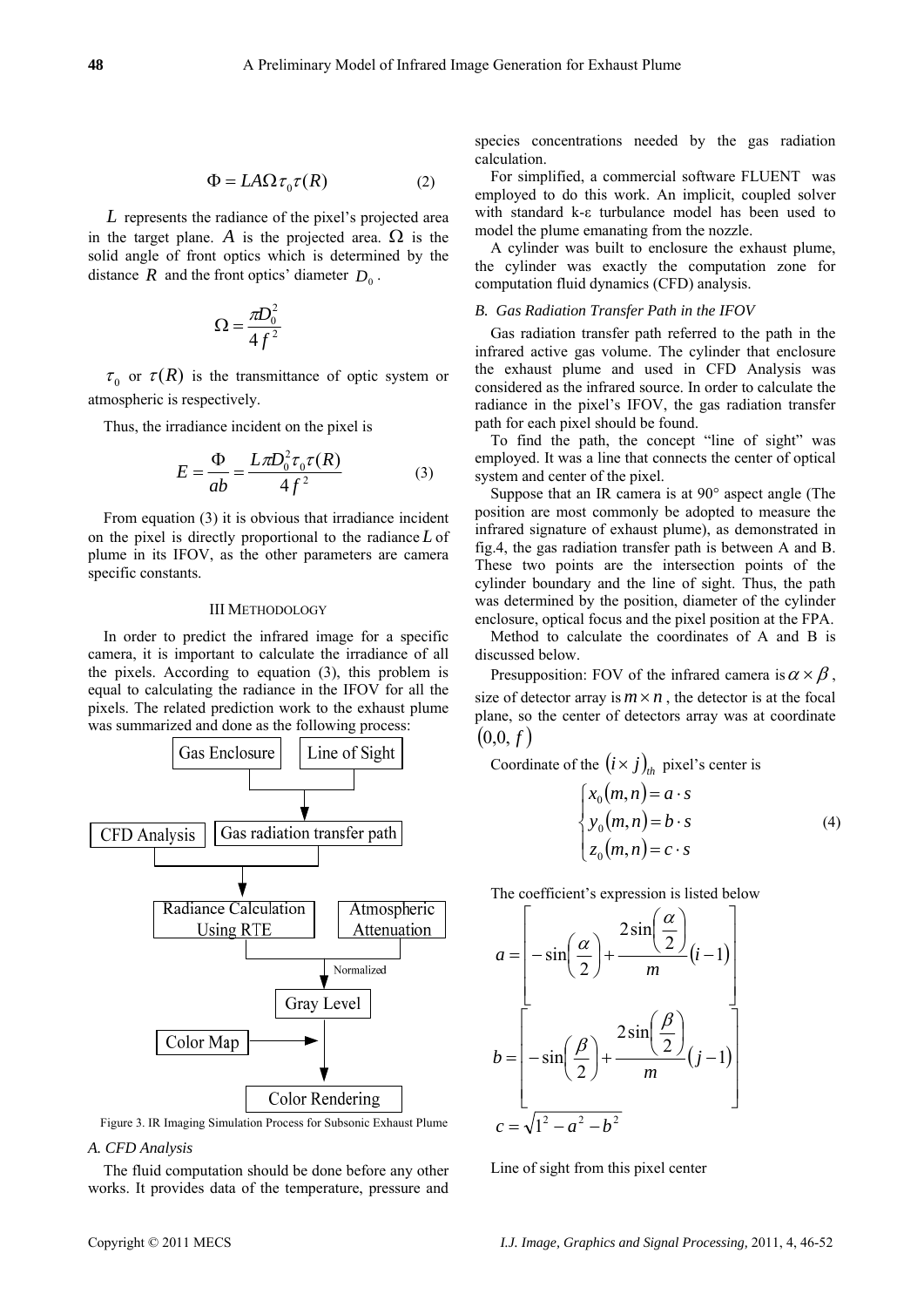$$
\frac{x}{x_0(m,n)} = \frac{y}{y_0(m,n)} = \frac{z}{z_0(m,n)}
$$
(5)

From equation (4) and equation (5), equation (5) can be written in this form

$$
\begin{cases}\nx = a \cdot t \\
y = b \cdot t \\
z = c \cdot t\n\end{cases}
$$
\n(6)

*t* is a formalize parameter.

Mathematic equation of the cylinder enclosure is

$$
x^{2} + (z + L)^{2} = r^{2}
$$
 (7)

Put equation (6) in (7), we get  
\n
$$
(a^2 + c^2) t^2 + 2ct + L^2 - r^2 = r^2
$$

If the Cylinder can filled the FOV of the camera, this equation definitely have two real roots  $t_{1,2}$ . Put the roots

in equation (6), we get  $(x_A, y_A, z_A)$  and  $(x_B, y_B, z_B)$ . Cylinder Enclosure for Exhaust plume **Optical System** 



Figure 4. Gas Radiation Transfer Path for one Pixel

# *C. Rad iance Calculation along the Path*

The path was divided into a number of isothermal co lumns. The solution adopted to compute the radiative transfer through the plume is based on the band model depending on the temperature along the line of sight(LOS). Curtis-Godson approximation is used for the mean transmissivity through inhomogeneous gases. Pressure, temperature and the concentration of gases (water vapor, carbon dioxide, and carbon monoxide) which emit most strongly in the infrared band along the path were provided by CFD analysis.

The details to compute radiance along the given path ha s been discussed in section IV.

#### *D. Atmospheric Attenuation*

Radiant flux from the exhaust plume is selectively ab sorbed by several atmospheric gases and scattered away by small particles suspended in atmosphere (aerosols). The absorption and scattering are usually considered as the topic of extinction which causes attenuation in the amount of radiant flux passing through the atmosphere. The transmission of the atmosphere present in between the scene and the sensor is calculated by various numerical models that on the basis of the absorption, scattering and refractive-index fluctuations or turbulence, such as LOWTRAN [12], MODTRAN and

FASCODE. These were developed by Air Force Geophysics Laboratory, USA. There are also some other models such as 4A/OP[13] initially developed at LMD (Laboratoire de Météorologie Dynamique).

LOWTRAN 7 is a low-resolution propagation co mputer code for predicting atmospheric transmittance and background radiance from 0 to  $50,000$  cm<sup>-1</sup> at a resolution of  $20 \text{cm}^{-1}$  which has been validated against field measurements. It is suitable for low altitudes(less than 40 km) and at moderate temperatures. The code is based on the LOWTRAN 6 [14] model. Multiple scattered radiation has been added to the model as well as new molecular band model parameters.

The LOWTRAN-7 code has been used in present ana lysis for computing atmospheric transmissivity.

# *E . Color Mapping*

*2) Hot* 

The dynamic response range for an infrared camera is  $E_{\min}^0$  to  $E_{\max}^0$ , The irradiance put on the detector's FPA varies from  $E_{\text{min}}$  to  $E_{\text{max}}$ , and

$$
E_{\min}^0 \le E_{\min} \le E_{\max} \le E_{\max}^0
$$

The irradiance  $E$  was normalized by

$$
I = Round\left(\frac{E - E_{\min}}{E_{\max} - E_{\min}} \times color\_number\right) \tag{8}
$$

*color* number is the levels of colors for the color map, we assigne d it 256 here.

Two color maps were employed to render the pixels. The coding from  $I$  to RGB are showed in fig5 and fig6 respectively. *1) Gray* 

Gray returns a linear grayscale colormap (Fig5).





Hot varies smoothly from black through shades of red, or ange, and yellow, to white (Fig6).



#### IV. GAS RADIANCE CALCULATION

When th e target was metal, the radiance in the IFOV ca n be calculated by Planck's law with the emissivity. the vibrational mode. The number, width, and emissive Unfortunately, that's not true for gas. Because radiation emitted by gas is at discrete frequency, a characteristic of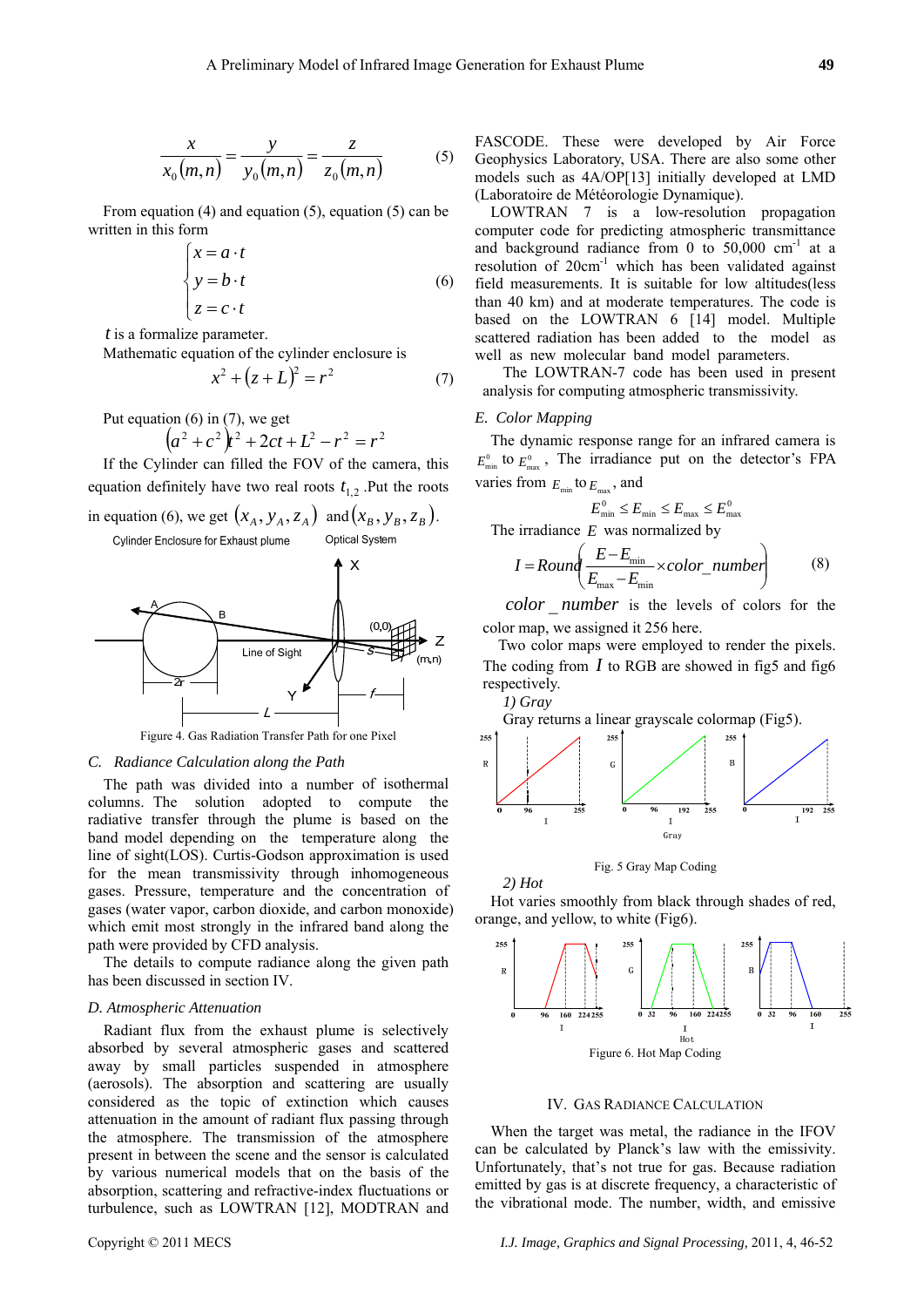powers of the various bands, depend on the gas composition, pressure, temperature, and thickness of gas volume. The variation of the spectral radiation intensity along a path is described by the RTE, which is an integral-differential equation that describes the spectral radiation intensity along a path in a fixed direction through an absorbing, emitting, scattering medium.

# *A. Equation of Radiation Transfer for Nonscattering Gas*

In the RTE, the attenuation of intensity due to the absorption and scattering, and the augmentation of intensity resulted from the emission and scattering to the path are included.

Since it has few scattering media, the RTE in nonscattering media was exactly right for aircraft exhaust plume. When the distributions of pressure, temperature, and species concentration are given explicitly as functions of the path distance u, the equation of transfer reads

$$
L_{\omega}(\omega, u) = \int_0^u L_{\omega}^u(\omega, u') \frac{\partial}{\partial u'} \tau(\omega, u', u) du'
$$
(9)

For a given path which was divided into a number of isothermal columns, the equation is usually transformed into a numerical summation form

$$
L_{\omega} = -\sum_{m=1}^{m=N} L_{\omega} (T_m) (\tau_{\omega,m} - \tau_{\omega,m-1})
$$
 (10)

Where the transmittance is

$$
\tau_{\omega,m} = \exp\biggl(-\int_0^{u_m} \kappa_\omega du\biggr)
$$

$$
\begin{array}{|c|c|c|}\n\hline\n\text{N N-1} & \text{Gas} & 2 & 1 \\
\hline\n\hline\n\end{array}
$$

Figure 7. Sketch Map of Discrete Path

To obtain the radiance for a waveband, the spectral radiance should be integrated across frequency,

$$
L = \int_{\omega_1}^{\omega_2} L_{\omega} d\omega \tag{11}
$$

As absorption coefficient  $\kappa_{\varphi}$  is usually a very rapidly

varying function of wavenumber  $\omega$ , a precise determination of  $L$  requires evaluation of (11) at a very large number of frequencies. Such detailed calculations may be impractical or undesirable. The gas absorption coefficient varies much more rapidly across the spectrum than other quantities, such as blackbody intensity, etc. It is, therefore, in principle possible to replace the actual absorption coefficient (and intensity) by smoothened values appropriately averaged over a narrow spectral range.

$$
L_{b\omega} = -\sum_{m=1}^{m=N} L_{b\omega} \left( T_m \right) \left( \overline{\tau_{\omega,m}} - \overline{\tau_{\omega,m-1}} \right) \tag{12}
$$

 $\tau_{\omega,m}$  is a smoothened transmittance over a narrow spectral range defined by the band model.  $L_{b\omega}$  referred to blackbody radiance

$$
L_{b\omega} = \frac{C_1 \omega^3}{e^{C_2 \omega/T} - 1} \qquad W / cm^2 \cdot sr \cdot cm^{-1}
$$
  
\n
$$
C_1 = 2hc^2 = 1.191 \times 10^{-12} \qquad W / cm^2
$$
  
\n
$$
C_2 = hc / k = 1.43879 \qquad cm \cdot K
$$

# *B. Band Model*

Band models are hypothetical models of simplified mathematical structure which are introduced to provide fair representations of the properties of real spectra at reasonable computing cost [15]. In general, a model consists of a set of lines in a spectral interval with specified properties regarding the intensities, shape, number, and distribution of the lines. Band model consists of Wide Band Model (WBD) and Narrow Band Model (NBD).NBD average the absorption coefficient over a smaller spectral interval, with higher accuracy than WBD.

A number of such "narrow band models" have been developed some 40-50 years ago. They were divided into regular band model (Elsasser Model) and statistical band model according to their own assumptive spectral lines distribution.

We can find several statistical band models which all assume that the positions of the individual spectral lines occur at random and that all lines have identical shape, differing only in strength. Such as Lines of equal strength, exponential line strength distribution (Goody Model), exponential tailed line strength distribution (Malkmus Model)[16]. The radiative properties of combustion were computed by Malkmus model which having a good agreement with Line by Line method with EM2C narrow band database( $25 \text{cm}^{-1}$ ) [17] here.

$$
\bar{\tau} = \exp\left[-2\frac{\gamma}{d}\left(\sqrt{1 + xplk\frac{d}{\gamma}} - 1\right)\right]
$$
 (13)

For Inhomogeneous gas columns, the Curtis-Godson approximation is convenient.

$$
\begin{cases}\nk_{eq} = \sum x_i p_i l_i k_i / \sum x_i p_i l_i \\
\left(\frac{\gamma}{d}\right)_{eq} = \sum x_i p_i l_i k_i \left(\frac{\gamma_i}{d_i}\right) / \sum x_i p_i l_i k_i\n\end{cases} (14)
$$

#### V. RESULT AND CONCLUSION

The infrared imaging simulation was conducted for the exhaust plumes of a subsonic axisymmetric nozzle. The diameter of the nozzle exit is 20 cm. The primary boundary parameters for CFD analysis are listed in table I.

TABLE I BOUNDARY PARAMETERS FOR CFD

|                                   | Nozzle exit | environment           |
|-----------------------------------|-------------|-----------------------|
| Total pressure(pa)                | 104510      | 96700                 |
| Static pressure(pa)               | 96700       | 96700                 |
| Total temperature $(K)$           | 590         | 296                   |
| Mole fraction of CO <sub>2</sub>  | 01          | $3.79 \times 10^{-4}$ |
| Mole fraction of H <sub>2</sub> O |             | 0.005                 |

The total FOV of the infrared camera was supposed  $22\times15^{\circ}$ , image size is  $320\times240$ . The spectral interval for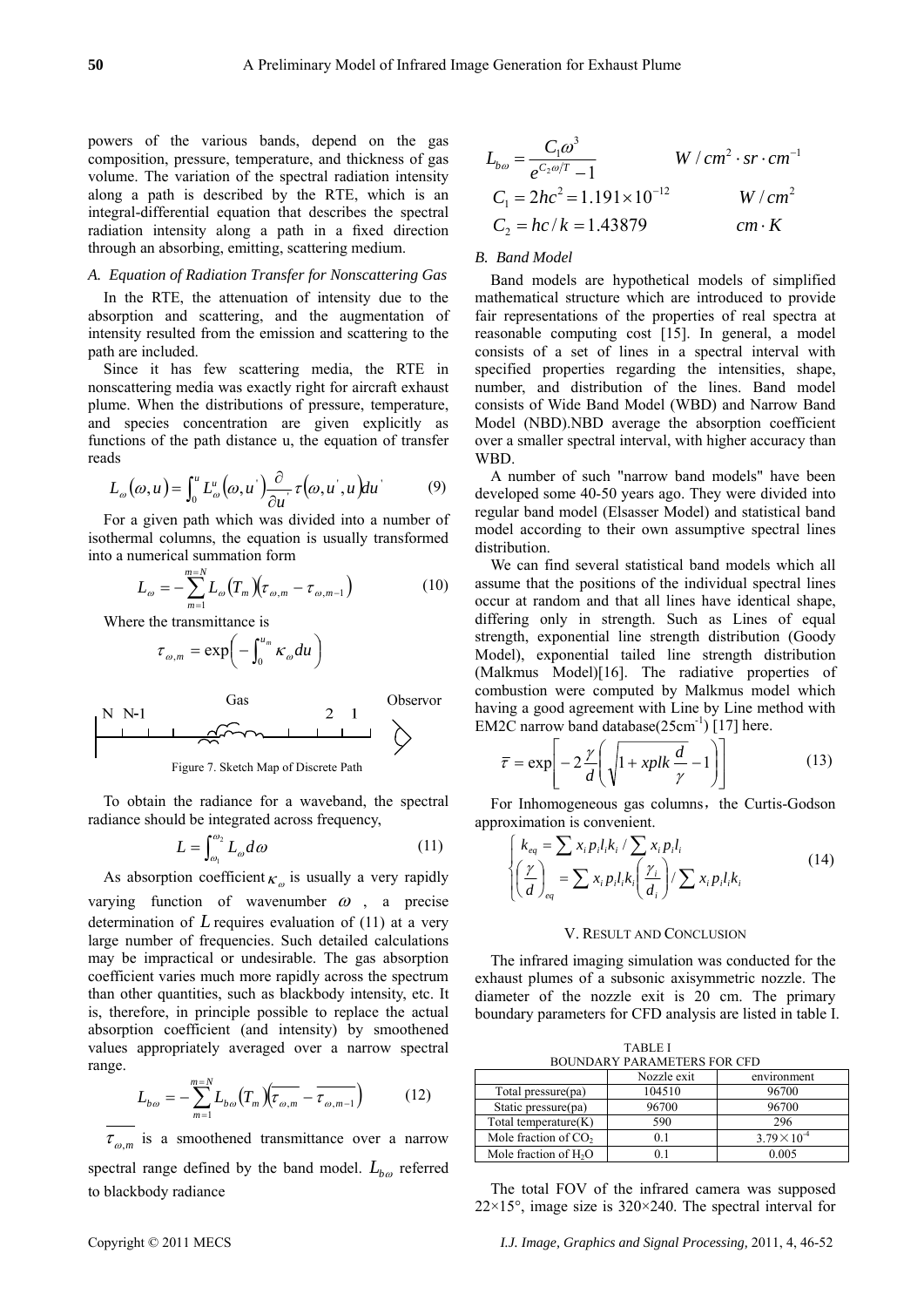simulation is  $2000-5000 \text{cm}^{-1}$ . The model can predict the infrared image of different imaging system by changing the parameters, such as FOV and space resolution.

The camera is placed at 90°aspect angle, 500 cm away from the plume centerline and 220 cm away from the exit. The predicted infrared image is



Figure 8. IR Image for 500cm Away

Change the relatively position of the camera and plume, the image can be predicted properly well too. Fig 4 showed the predicted infrared image when the camera is placed at 90°aspect angle, 400 cm away from the plume centerline and 200 cm away from the exit.







b) gray Fig. 9 IR Image for 400cm Away

The predicted image was showed reasonable, bu t the work of the author is also a preliminary study. This model can produce an ideal image which was predicted by the consideration of the geometrical and the thermal resolution of the camera. It needs some other work such as the consideration of the interior effect of camera. The an auxiliary power unit of a commercial airplane soon is experiment to validation which is planned to be done with also needed.

#### ACKNOWLEDGMENT

The authors are grateful to graduate student Bing Wen, Air Force Engineering University, for the systematic discussion of the computation fluid dynamic knowledge. The authors also thank XuDong, Li of Xi'an Institute of Applied Optics for his many beneficial suggestions of the infrared imaging.

 This work was supported in part by a grant from China Aeronautics Science Grant.

#### **REFERENCES**

- [1] Hughes D. and Wall R, "Missile Attack on DHL Jet Keeps Self-Defense Issue Bubbling," Aviation Week & Space Technology November 2003.
- [2] Understanding the infrared threat, Journal of Electronic Defense, vol.22 no.2, February 1999.
- [3] S.P. Mahulikar, G.A. Rao, H.R. Sonawane, etc, " Infrared signature studies of airborne target," Poceedings of the International Conference on Aerospace Science and Technology, India, 2008.
- [4] Decher R. Infrared emissions from turbofans with high aspect ratio nozzles. J Aircraft 1981;18(12):1025–31.
- [5] Chu CW, Der J, Wun W. Simple two-dimensional nozzle plume model for infrared analysis. J.Aircraft 1981; 18(12): 1038–1043.
- [6] Heragu SS, Rao KVL, Raghunandan BN. Generalized model for infrared perception from an engine exhaust. J. Thermophys Heat Transfer 2002;16(1):68–76.
- [7] Heragu SS, Rao KVL. Prediction of radiative transfer from potential core of a hot jet. J Thermophys Heat Transfer 1994;8(2):368–70.
- [8] Nelson HF, Tucker EO. Infrared emission from the engine exhaust plumes. AIAA paper no. AIAA-1986-465. Reston, VA, USA: AIAA Inc.; 1986. p. 8.
- [9] Bakker E.J, Fair M.L., Schleijpen H.M.A. Modelling multi spectral imagery data with NIRATAMv3.1 and NPLUME v1.6. In: Proceedings of SPIE—The International Society for Optical Engineering, Targets and backgrounds: characterization and representation—V, vol. 3699. Bellingham, WA, USA: SPIE; 1999. p. 80–91.
- plume signature calculations—I: model and data. J Quant Spectrosc Radiat Transfer 2002;75(3):273-95. [10] Ibgui L, Hartmann JM. An optimized line by line code for
- [11] Ibgui L , Valentin A,MerienneMF, Jenouvrier A , Lux JP, Le Doucen R, et al. An optimized line-by-line code for plume signature calculations, II: comparisons with measurements. J Quant Spectrosc Radiat Transfer 2002; 74(4):  $401 - 15$
- [12] Kneizys, F.X., Shettle, E.P.etc, "Lowtran 7 computer code: **0 50 100 150 200 250 300 180 180 180 180 180 180 180 180 180 180 180 180 180 180 180 180 180 180 180 180 180 180 180 180 180 180 180 180 180 180 18** 1988.